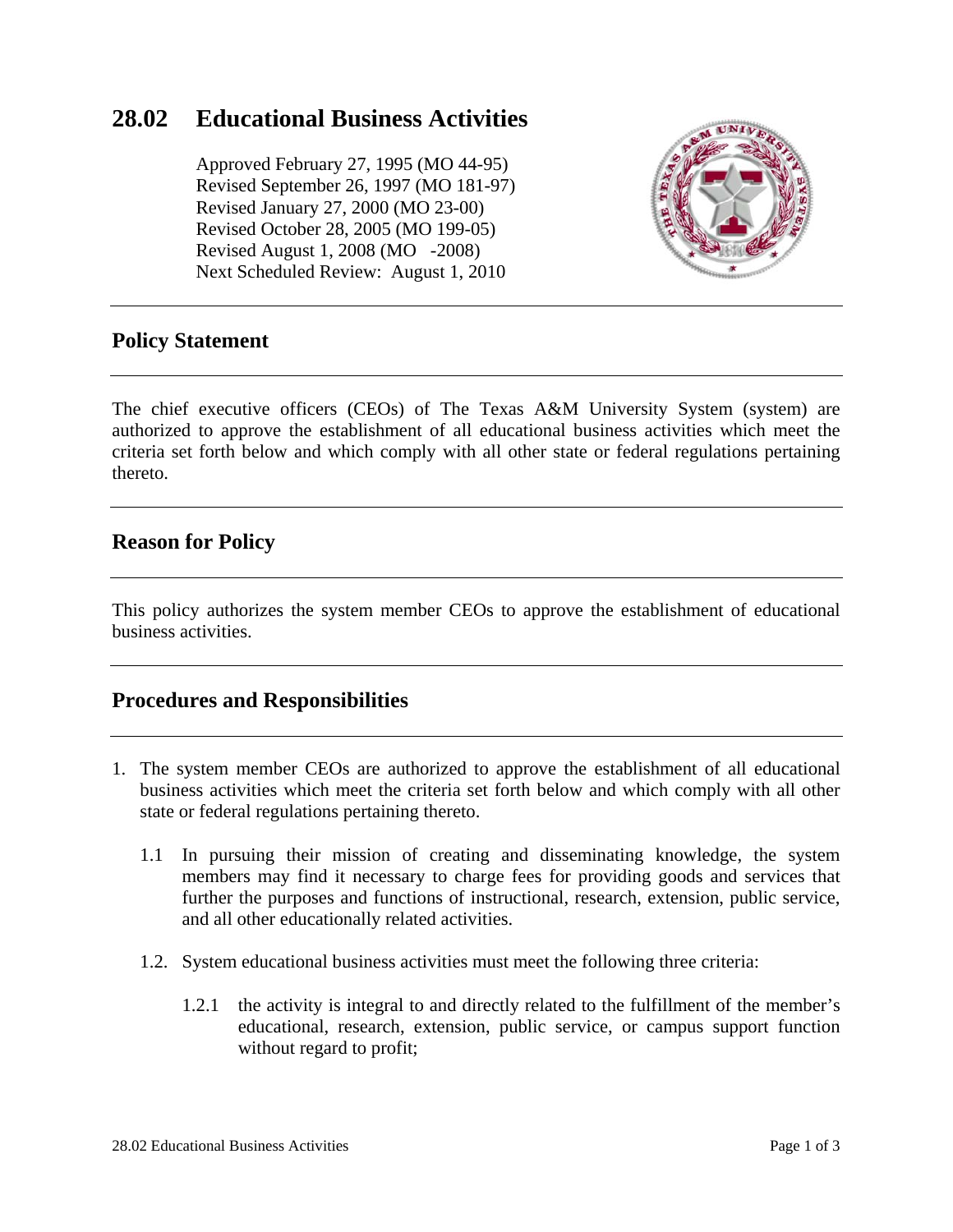- 1.2.2 the activity is needed to provide reliable goods or services on a consistent basis, at a reasonable price, on reasonable terms, and at a convenient location and time; and
- 1.2.3 the activity is required to meet educational needs and objectives and is carried out for the primary benefit of the students, faculty, staff or constituency of the system member but with sensitivity to the impact upon the total community.
- 1.3. No member shall establish any educational business activity until such activity has been reviewed and approved by its CEO, who shall be responsible for compliance with the above criteria.
- 1.4. Members establishing educational business activities shall submit to the associate vice chancellor for budgets and accounting a report detailing the purpose of the business activity and an assurance of compliance.
- 1.5. All members shall comply with applicable laws and regulations pertaining to educational business activities with particular attention to taxation, conflict of interest and unfair competition.
- 2. Privatization of business activities shall be undertaken only with approval of the chancellor and the Board of Regents. The chancellor shall ensure that each contract shall provide a mechanism to assure quality control of services provided, with adequate provisions for noncompliance.

#### **Related Statutes, Policies, or Requirements**

System Policy *25.07, Contract Administration* http://tamus.edu/offices/policy/policies/pdf/25-07.pdf

System Regulation *21.01.01, Financial Accounting and Reporting* http://www.tamus.edu/offices/policy/policies/pdf/21-01-01.pdf

System Regulation *21.01.05, Service Departments* http://tamus.edu/offices/policy/policies/pdf/21-01-05.pdf

### **Definitions**

Educational business activities – those activities necessary for the operation or convenience of the campus community. Examples include campus bookstore or convenience store; food service; campus housing.